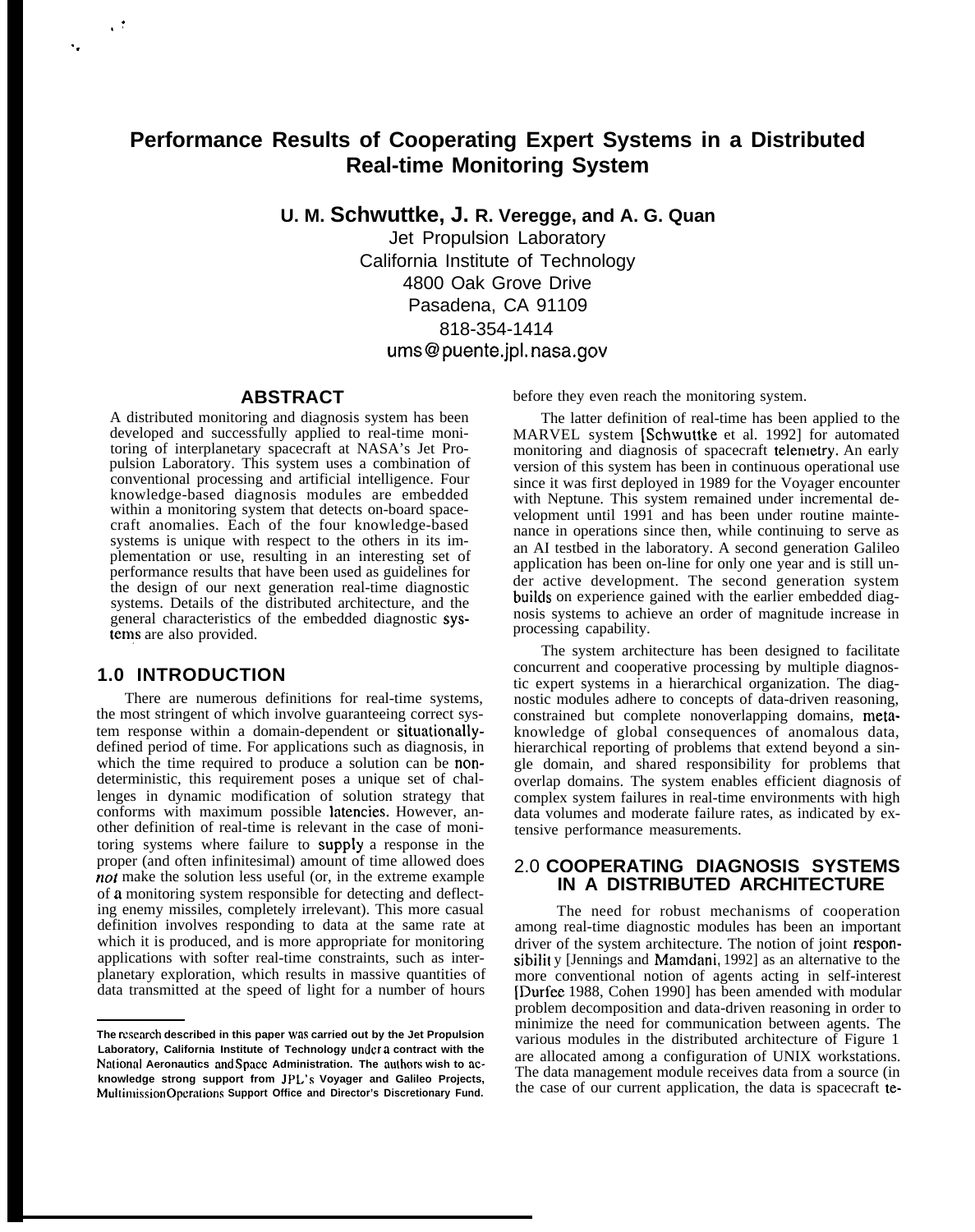

lemetry received from JPL's ground data system) and allo- Forward-chaining demons are used to represent domain cates it to the appropriate subsystem monitor based on identification of data type. (Our system is partitioned according to the structure of the spacecraft, with one subsystem monitor for every spacecraft subsystem monitored by MAR-VEL, including command, flight data, attitude and articulation control, and telecommunications; propulsion, thermal, and power have not been addressed.)

. ,.

. . .

> Each of the subsystem monitors provides algorithmic functions such as validation of telemetry, detection of anomalies, trend analysis, and automatic reporting, These functions, while not in themselves of interest in AI or computer science research, are vital components of a real-world diagnostic system. In addition, each subsystem process can provide diagnosis of failures based on anomalous data and recommend corrective actions. The latter two functions are provided by knowledge-based modules that are embedded within each of the individual subsystem monitors. The remaining modules include the graphical user interface and display processes for each of the subsystem monitors, and the system-level diagnostic agent for handling failures that manifest themselves across multiple subsystems (and therefore cannot be completely analyzed by any one subsystem alone). Detailed reasoning examples that illustrate cooperation among diagnosis modules are presented elsewhere [Schwuttke and Quan 1993].

# **3.0 EXPERT SYSTEM CHARACTERISTICS**

Rule-based diagnostic modules are embedded in efficient algorithmic code, The algorithmic code performs all functions that do not explicitly require reasoning capability, so that the use of the less efficient reasoning modules is limited to those functions for which it is essential.

knowledge. Reasoning is activated by the appearance of data that requires diagnosis. The initial determination that diagnosis is required is made by algorithmic monitoring code, which detects potential anomalies algorithmically and passes the anomalous data to an appropriate diagnostician. In the absence of anomalous data within its domain, a diagnostic system is idle.

Each diagnostic system is responsible for a small, clearly partitionable domain of expertise. Partitioning is governed by the natural decomposition of the system being diagnosed. This helps overcome disadvantages associated with rulebased systems for which, typically, implementation can be intractable, execution is nondeterministic and relatively slow, and verification can be difficult. Small, modular knowledge-bases enable developers to handle more easily definable subproblems, Smaller knowledge bases execute more efficiently, because less time is spent in search. Finally, smaller knowledge-bases are easier to verify.

Each diagnostician has sufficient knowledge to be fully accountable for diagnoses within its area and has no knowledge of other domains. This requires that accountability for locally detectable failures must be local. However, the participation of more than one diagnostic system is required when symptoms manifest themselves in more than one domain. Each diagnostic system has the necessary metaknowledge to identify symptoms of failures that could possibly extend beyond its domain. Metaknowledge is contained in a set of rules in each knowledge-base, and is associated with the occurrence of events whose analysis may require the cooperation of other agents

An expert forwards all known information pertaining to failures beyond its domain to another agent at the next higher level in the hierarchy. The underlying approach on forward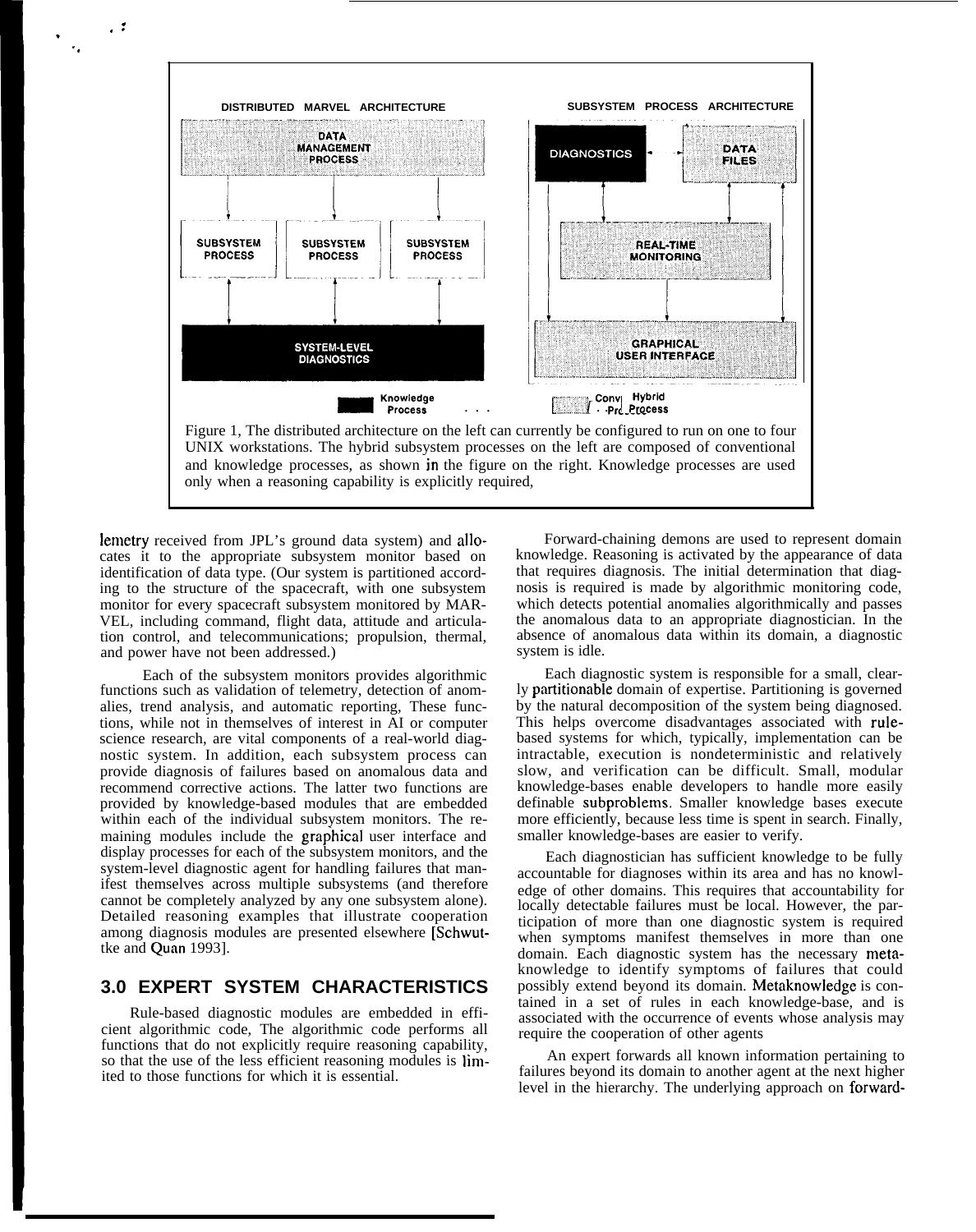ed messages is conservative; it is up to the agent receiving the information to determine whether a fault requiring a diagnostic message and an alarm has occurred or whether the anomalous data has some other explanation. When necessary, metaknowledge is used to direct messages to the relevant agent(s) in order to complete the final analysis of the anomalous data and provide diagnosis of any associated failures.

## **4.0 EXPERIMENTAL RESULTS**

. ,.

, .

> The distributed architecture described in this paper has been applied to two generations of real-time monitoring systems, The Galileo system, currently under development, does not yet include on-line modules for diagnosis. The Voyager system, completed in 1991, contains four diagnostic expert systems (developed using a commercial shell) in a two-level hierarchy.

> Conventional monitoring modules for four of the spacecraft subsystems were completed: the flight data subsystem, the computer command subsystem, the attitude and articulation control subsystem, and the telecom subsystem. Three of our experl systems are embedded in conventional modules that provide data access/manipulation and monitoring in addition to providing graphical user interfaces and other subsystem specific automation. The system-level diagnostician is not embedded within another module.

> The computer command subsystem (CCS) expert contains on the order of 150 rules, focuses on a relatively broad domain analysis, and is invoked very frequently (for almost every parameter). The attitude and articulation control subsystem (AACS) expert contains approximately 100 rules, and focuses on a more narrow domain of analysis. It is invoked infrequently. The telecom expert system contains on the order of twenty-five rules and is invoked continuously (for every parameter). The flight data subsystem (FDS) module does not contain an expert system.

> Experimental evaluation on a network of workstations (Sun Microsystems Spare LXS running Solaris 2.2) involved a series of tests to determine the **maximum number** of **data** parameters that could be processed per module per second (a subsystem module includes both the conventional and knowledge-based components as shown in Figure 1). The primary purpose of this evaluation was to learn about the performance of the expert systems and apply our insights to future development on the Galileo application. This evaluation was not motivated by a need to improve the performance of the Voyager system, as current data rates are considerably slower than during the planetary encounters and are easily handled by the existing software configuration.

> The results are shown in Figure 2. The baseline performance was below expectation, with FDS, CCS, AACS and Telecom processing 26,3,24, and 428 parameters per second respective] y,or481 total parameters per second processed by the entire system. Performance profiling revealed that file 1/0 and the graphical user interfaces (GUIS) rather than the diagnostic modules were primary performance bottlenecks.

> With regard to these bottlenecks, the four modules can be categorized as follows. FDS and CDS have moderately complex GUIS, and perform significant file 1/0. AACS has the most complex GUI and performs very little file 1/0, because the input files read by this subsystem are sufficiently

small **that** they are read entirely into memory upon system initialization. Telecom has a simple GUI and performs no file 1/0.

Optimizing file 1/0 where possible improved performance to 53, 16, 81, and 428 parameters per second. (This is the only improvement discussed in this section that was carried forward to the operational system.) Simplifying the graphical user interface by eliminating real-time scrolling windows (known to be computationally inefficient in MOTIF user interfaces; considered desirable by end-users and thus included in the FDS, CCS, and AACS modules of the operational system) further improved performance to 53, 35, 172, and 428 parameters per second. Eliminating the graphical user interface entirely resulted in further performance increases to 67, 35, 646, and 570 parameters per second. Finally, eliminating the expert systems yielded performance of 67, 273, 668, and 570 parameters per second.

These results made it possible to gain a number of new insights with regard to our system. The biggest surprise was the high performance of the telecom module. The combination of the small knowledge base and the simple user interface enables processing of 428 parameters per second. Elimination of both the GUI and the expert system only results in a further performance improvement on the order of 25 percent, indicating that no substantial penalty is associated with the significant enhancement to functionality provided by these two components of the module. The next generation system will benefit from this result, in that frequently performed analysis that requires the use of an expert system will be implemented with a number of small, cooperating modules rather than one larger module. This in itself is not unexpected; it is the magnitude of the benefit that was surprising. Further performance improvement could likely be gained with a more efficient expert system shell. This will be investigated although we do not currently expect more than an additional order of magnitude improvement.

The AACS expert system is larger by a factor of four, and slower, in the worst case, by over two orders of magnitude. This can be explained by a significantly larger search space and greater depth in each search. Performance could likely be improved with a faster reasoning shell and by modularization of the knowledge base. However, the diagnostic component of this module is invoked sufficiently rarely (often less than once per hour) that this is not an important bottleneck. In the case of this type of module, it is preferable to simplify the GUI, which continues to impose considerable resource overhead.

The CCS expert system is large and is invoked regularly as part of ongoing trend analysis in that subsystem module. Elimination of the expert system results in an additional order of magnitude increase in performance, providing further indication that a large knowledge base is inappropriate for frequently invoked real-time diagnosis. The CCS knowledge base is characterized by breadth rather than depth. As a result, it would both beneficial (and straightforward) to reduce it to three or more component modules without imposing significant overhead from resulting interprocess communication. (If this were implemented, the CCS module would still be 1/0 bound, as it reads from a number of very large files.)

As a result of these insights, the Galileo implementation takes a more efficient approach to file 1/0. It also tends to be more efficient in its graphical user interface, in that it does